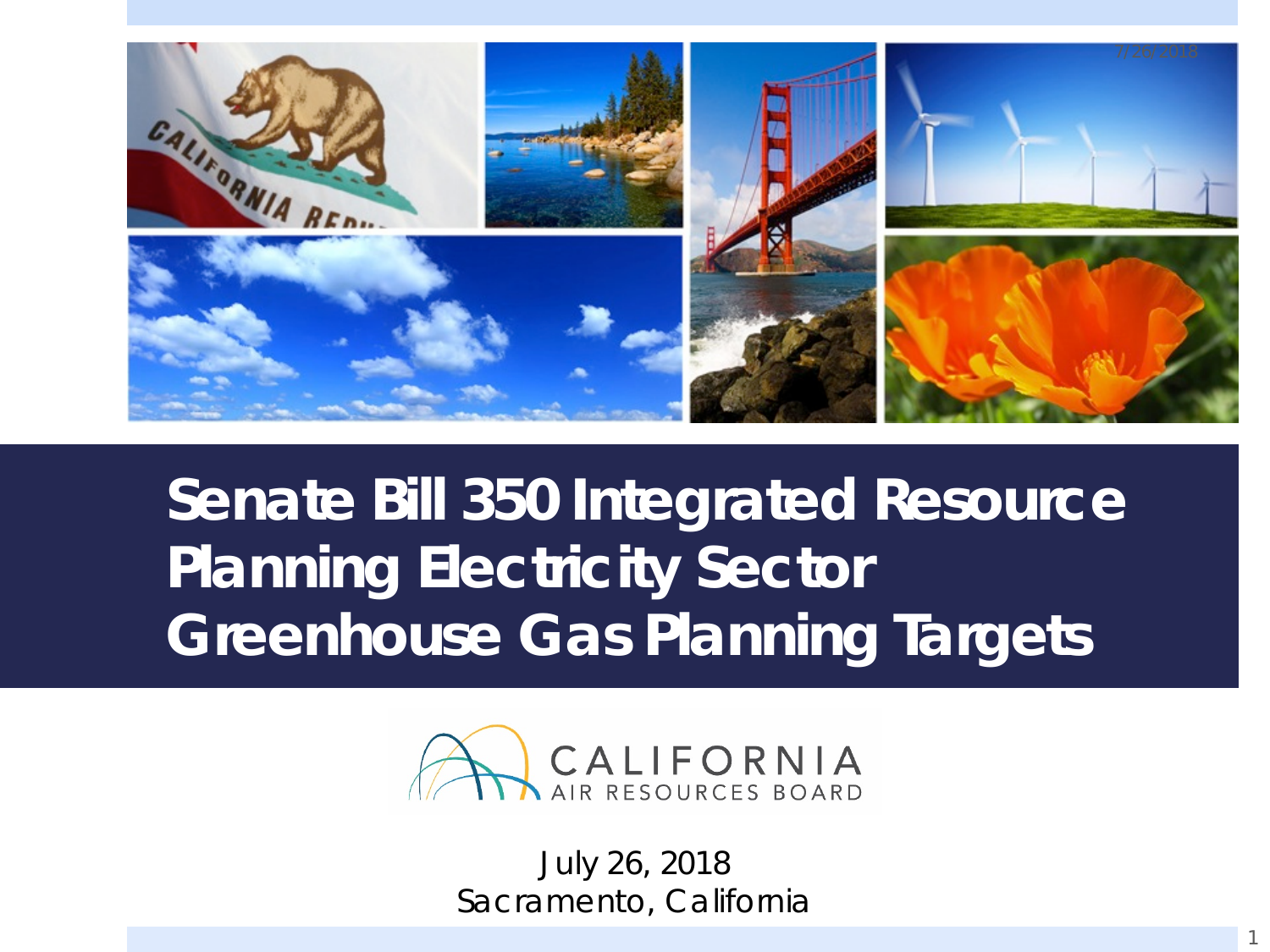

**Background and Process Proposed GHG Planning Targets E** Staff Recommendation

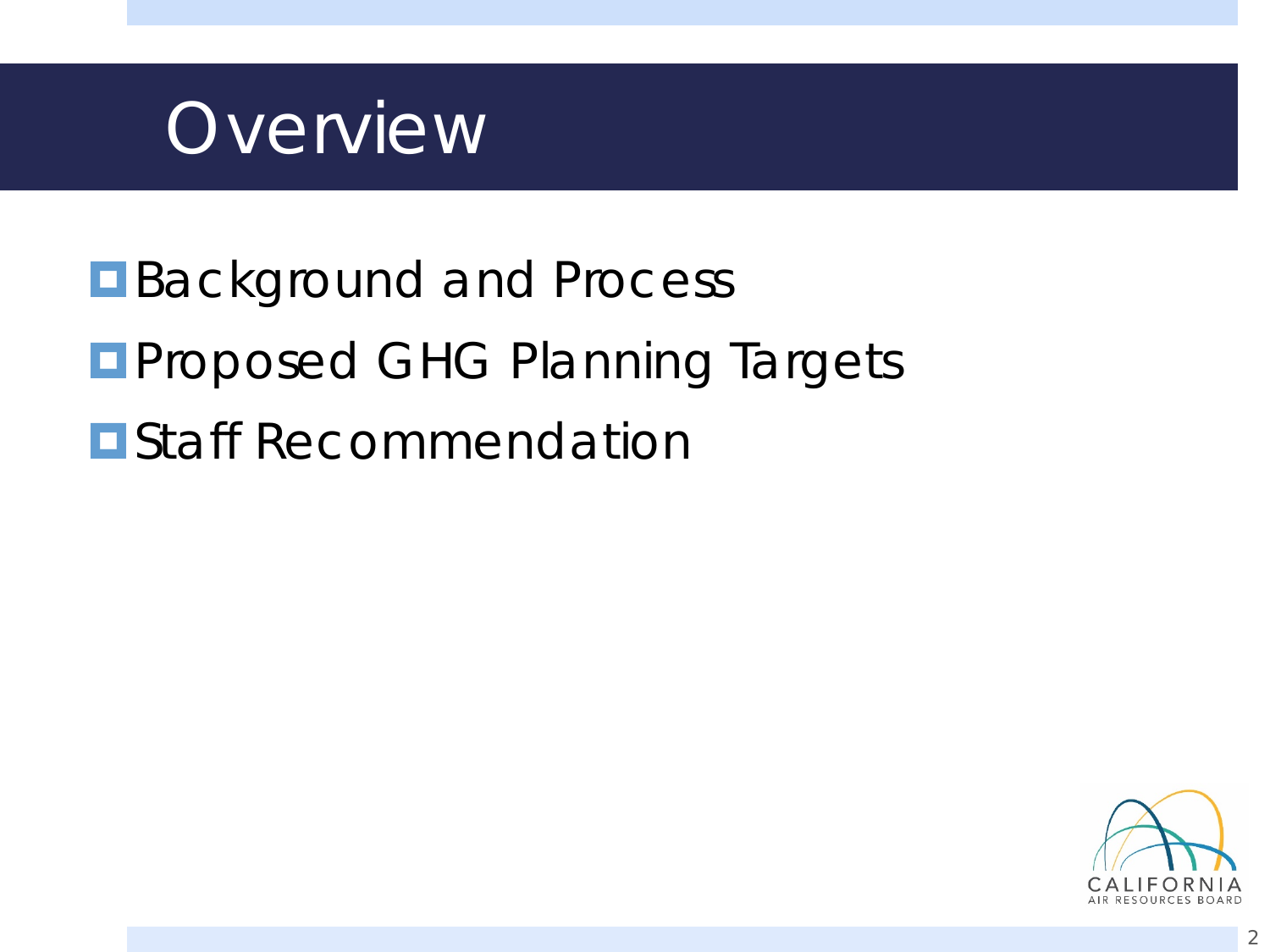## Senate Bill 350

 with CPUC and CEC, to: ■SB 350 (2015) requires CARB, in coordination

- **E** Establish GHG emissions reductions planning targets for the electricity sector and for each load serving entity (LSE) or publicly-owned electric utility (POU)\*
- **E** Ensure that planning targets reflect electricity greenhouse gas emissions specified in SB 32 sector's percentage in achieving economy-wide



\* Exceeding 700 GWh annual threshold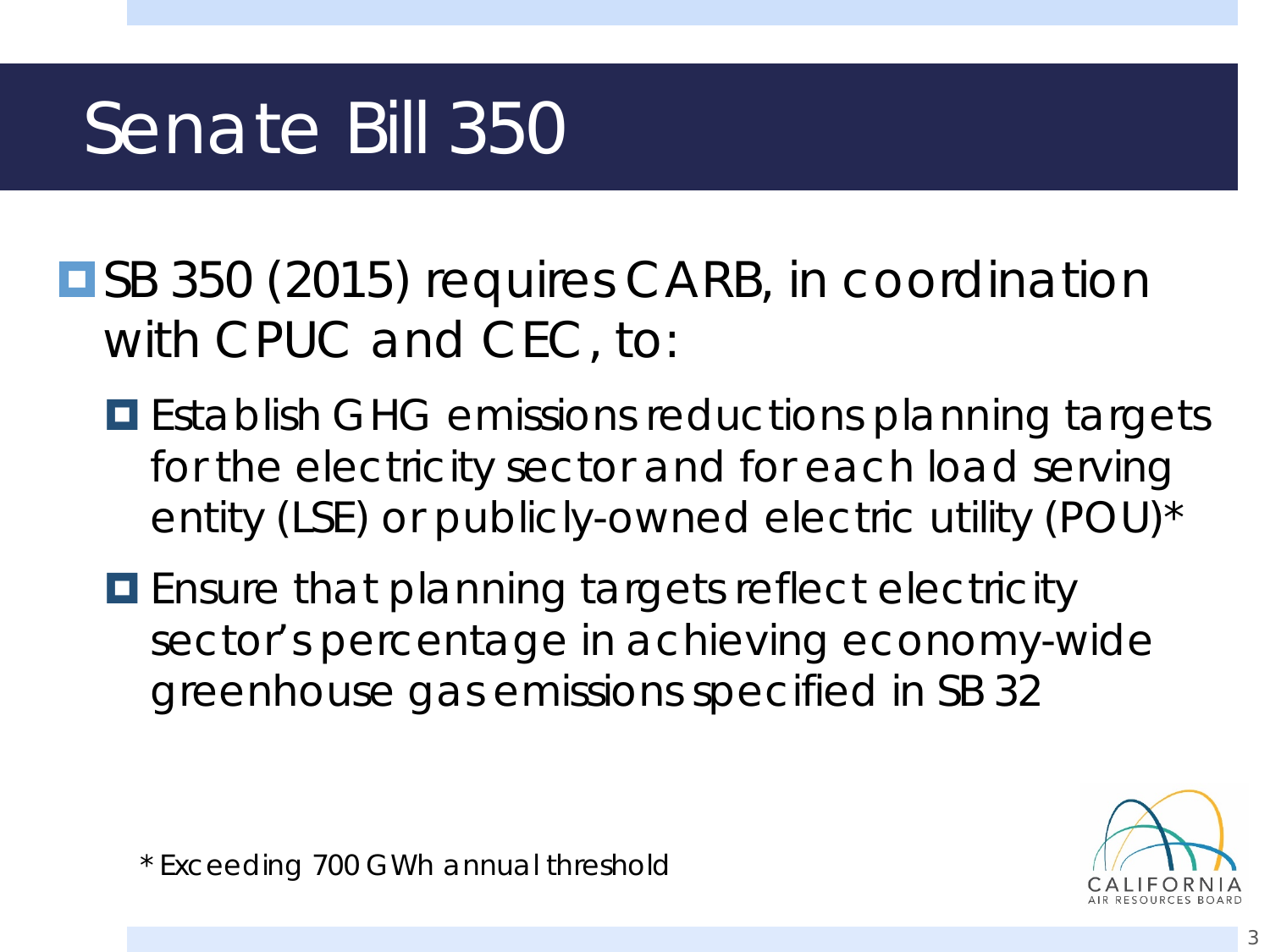## Integrated Resource Plans (IRPs)



- **IRPs are an energy** resource planning tool
- **<u><b>O**</u> IRPs balance multiple requirements
- planning for lower **IF IRPs help ensure that** LSEs and POUs are GHG emitting resources to meet the State's 2030 GHG goal

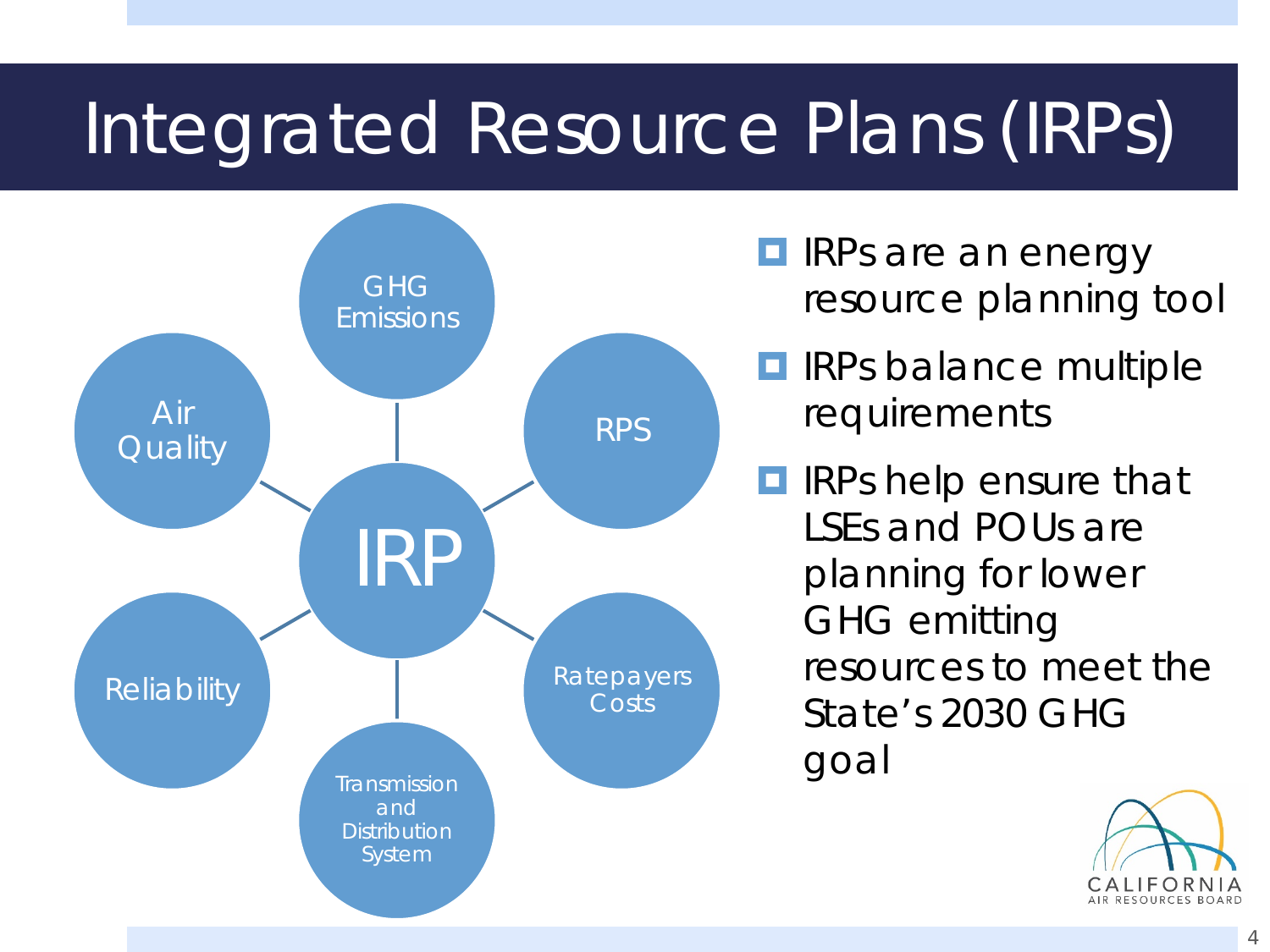### California's GHG Targets

**CALIFORNIA'S PATH FORWARD** 





5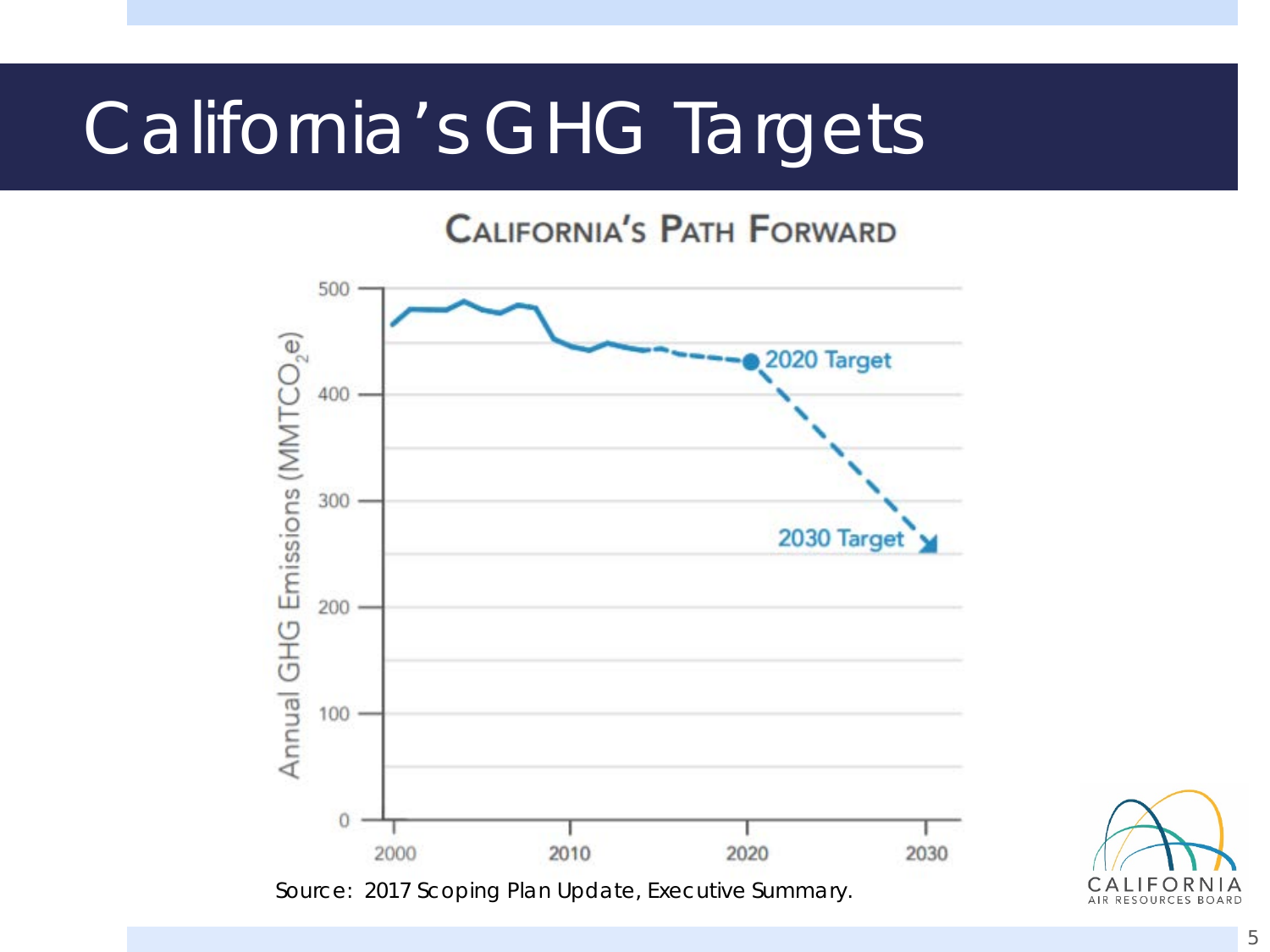#### Estimated Changes in GHG Emissions by Sector



\* High GWP and Waste emissions reductions targets are 40% from 2013 levels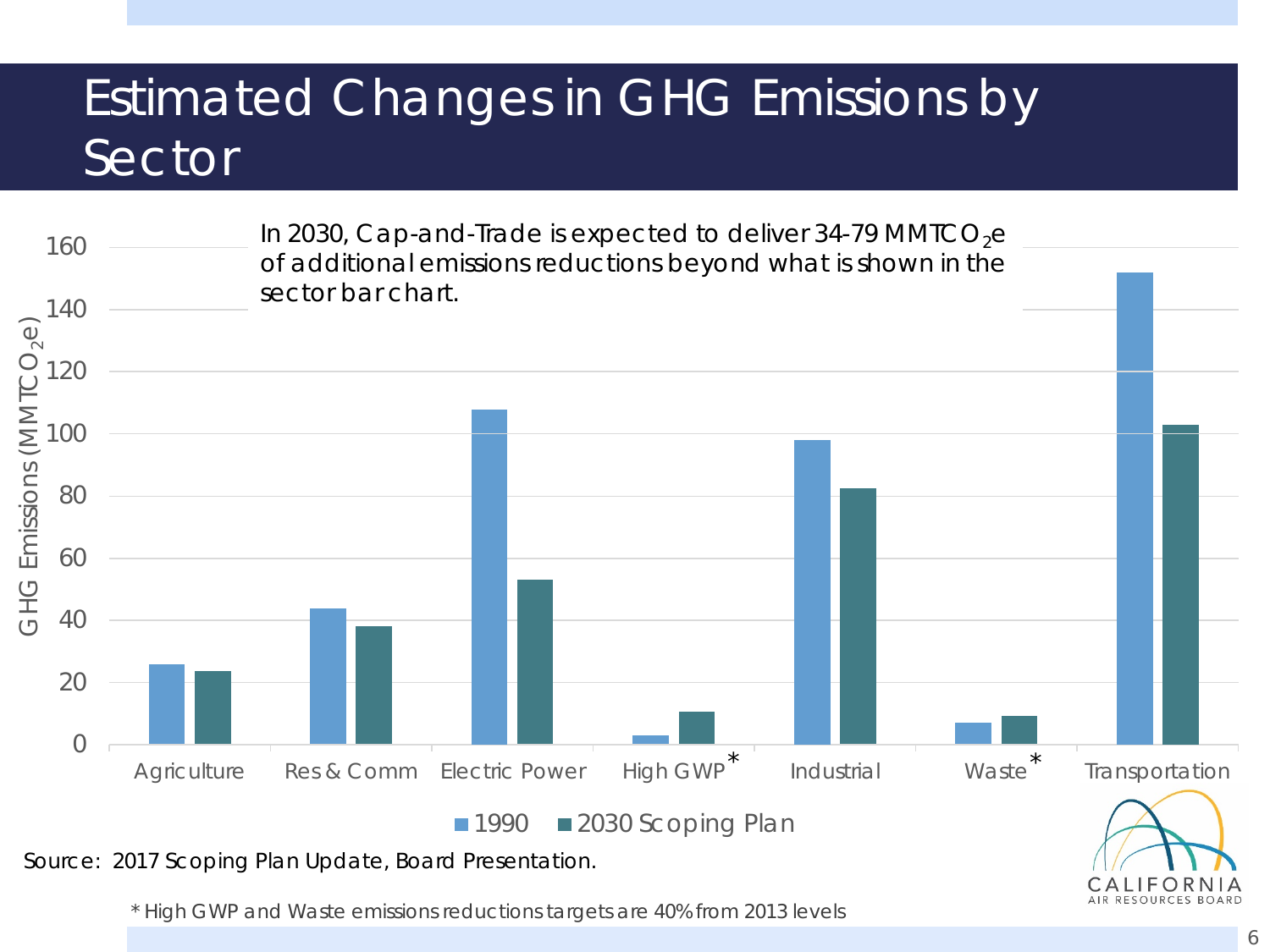## Electricity Sector In Transition

#### **Changes in Electricity Supply and Demand**

Electricity Sector GHG Emissions Electricity Sector GHG Emissions

ZEVs Build ing Electrification Additional Electricity Demand **Industrial Electrification** Wind, Solar, **Population Growth** Geothermal, Increased Industrial Biomass, Production Hydropower, Storage, Regionalization **Electricity** Residential and Commercial Energy **Efficiency** Industrial Energy **Efficiency** Decreased Industrial Production

- **E** Electricity sector plays a prominent role in the shift away from combustion of fossil fuels:
- energy demand  $\frac{1}{\sqrt{2}}$  Industrial Electrification<br>Population Growth **Electrification** and **Electrification Lating Communism** Growth **transportation and building**<br> **a** *Increased Industrial*<br> **energy demand** 
	- Increased use of renewable energy
	- **D** With effective planning, increased electricity demand can coincide with reduced electricity sector GHG emissions

**CALIFORNIA**  AIR RESOURCES BOARD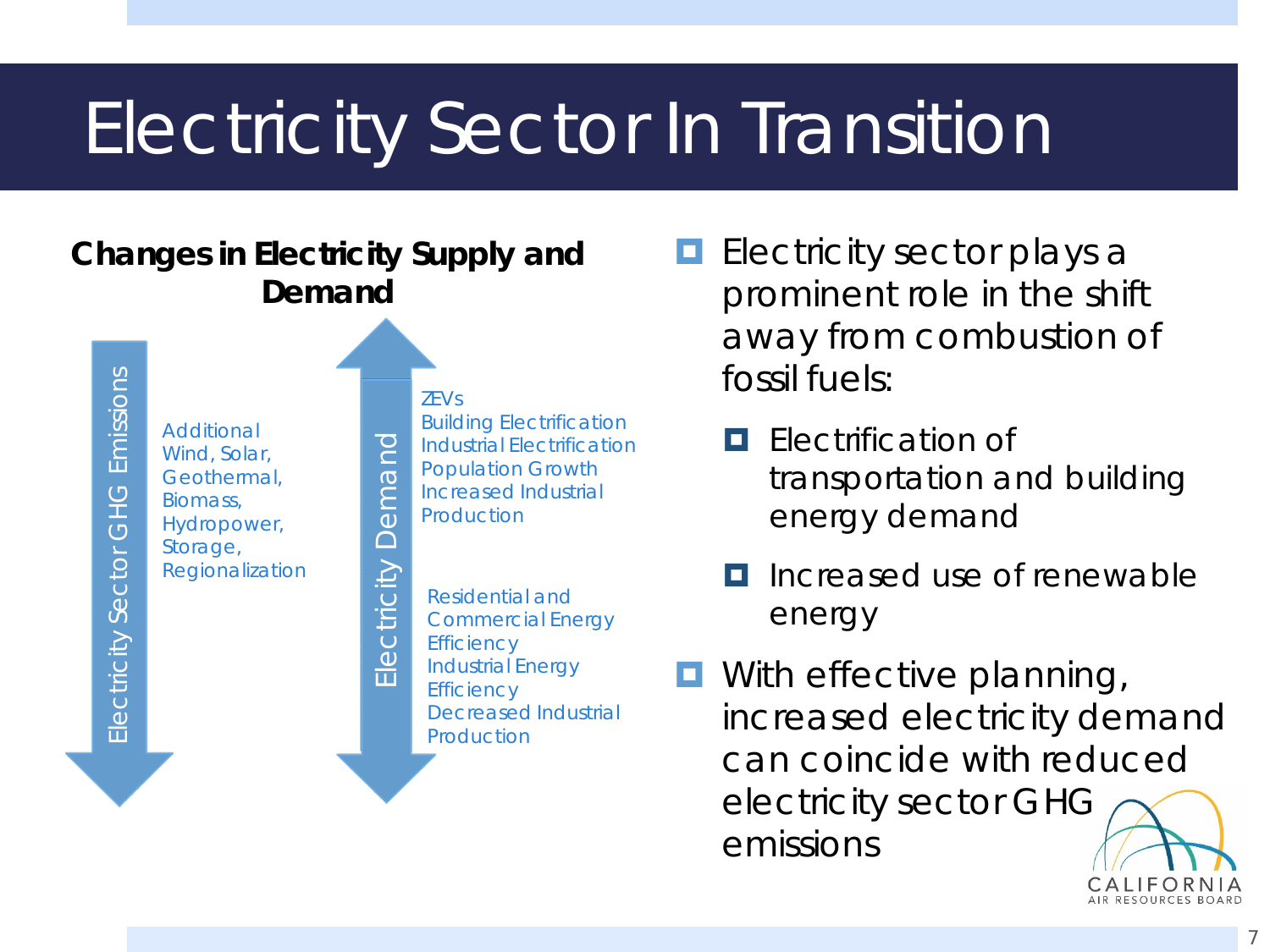## Planning for 2030 is Critical

- GHG planning target
- Estimated electricity demand
- Electricity supply options
- Costs
- Reliability
- Legislated mandates

#### Utility Integrated Resource Plans

#### 2030 Electricity Sector Portfolio

- CPUC, POU Boards approve procurement of resources
- Legislated mandates met

 • CARB monitors progress towards achieving the 2030 target

• 5-year Scoping Plan update process allows for adjustments in statewide strategy and sectors

> 2030 GHG Emissions Meet Statewide Target

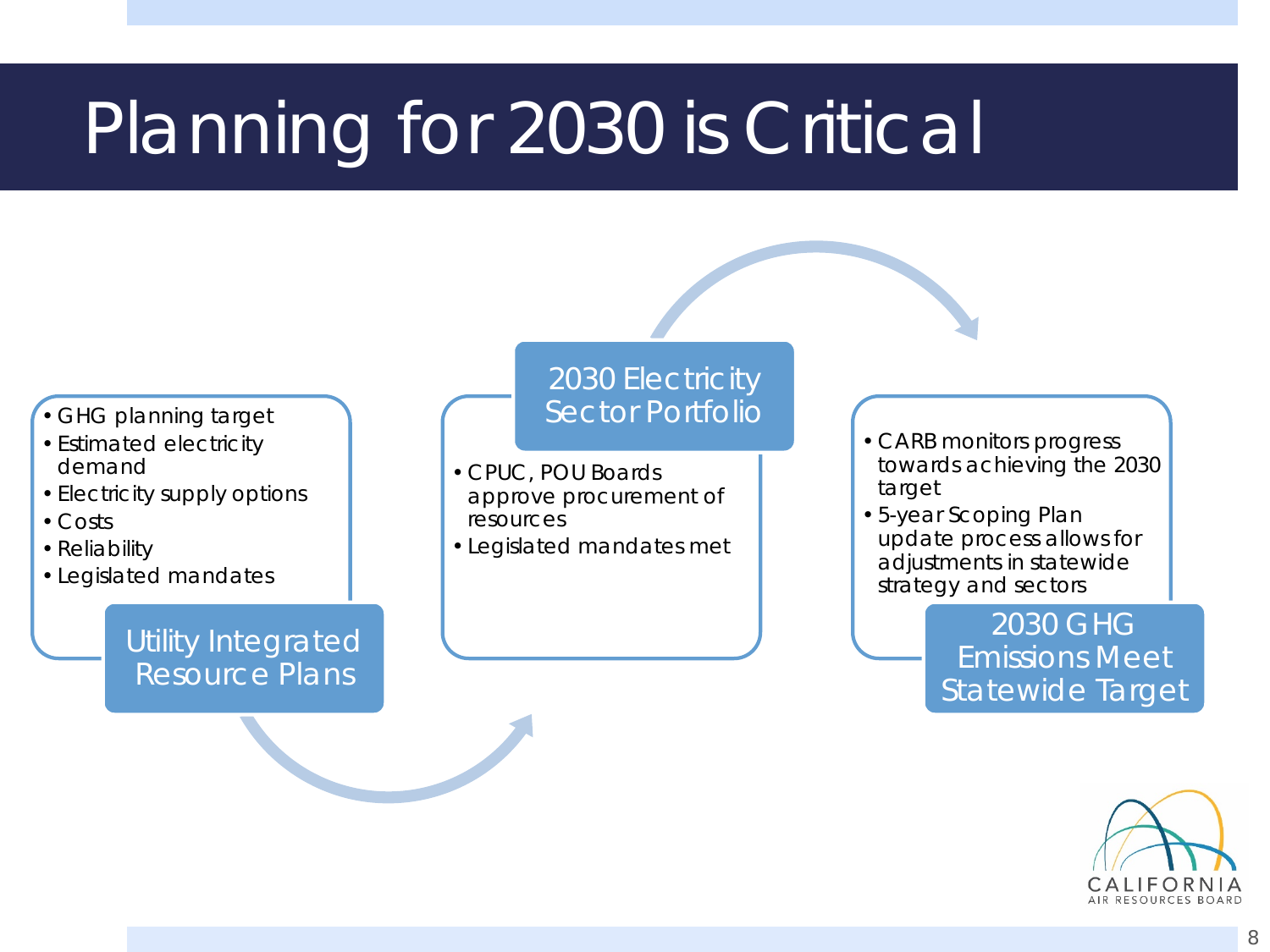### Coordination with CEC and CPUC

**ECoordination since December 2015 EFour Joint Agency Public Workshops OCPUC and CFC recommendations E** Appendices A and B

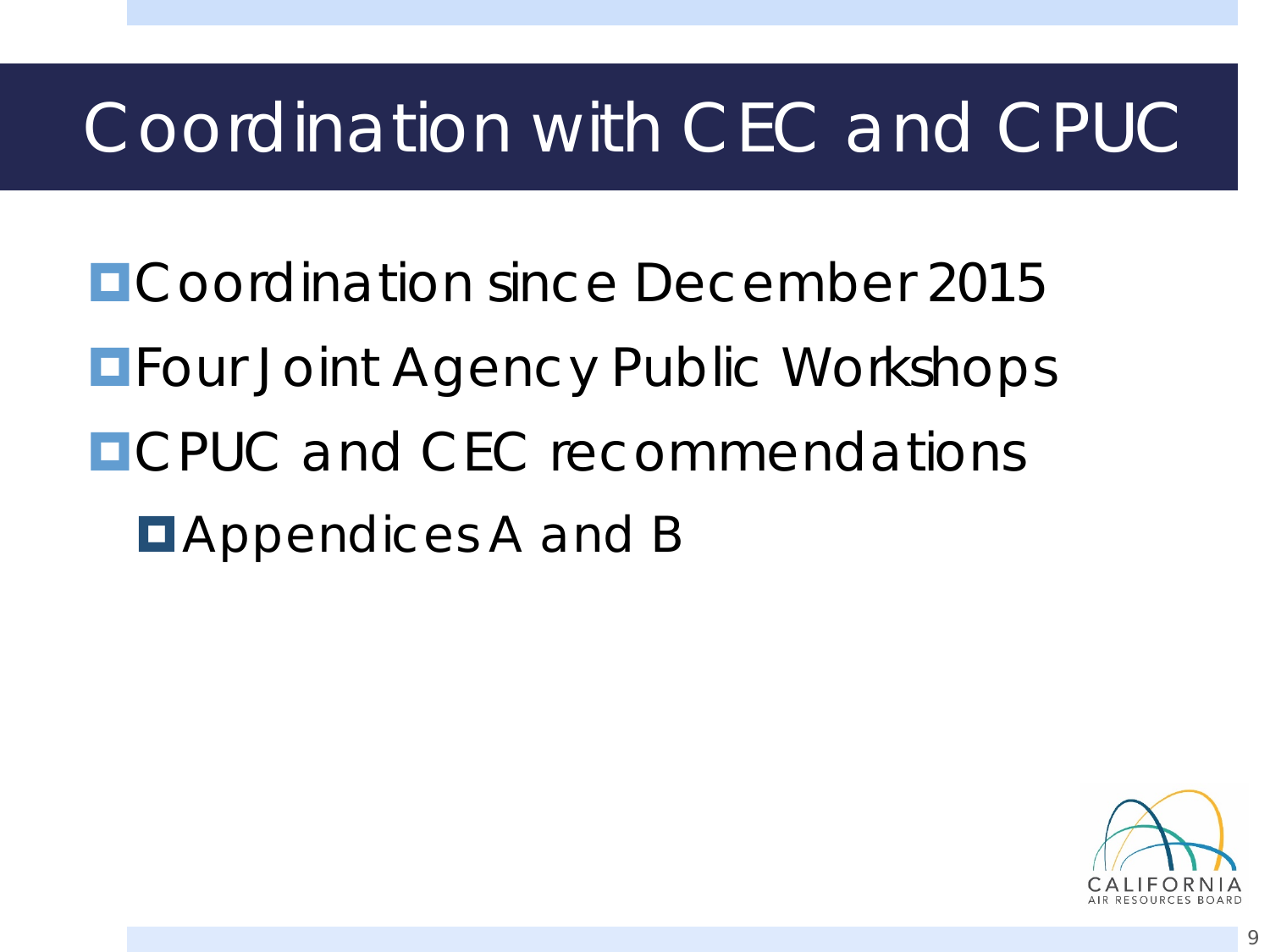#### GHG Planning Target Setting Public Process

- **ODraft Staff Report released April 27, 2018**
- **Public comment period** 
	- April 27, 2018 –June 11, 2018
- **EComments on Staff Report reviewed**

**Final Staff Report** 

Released July 13, 2018

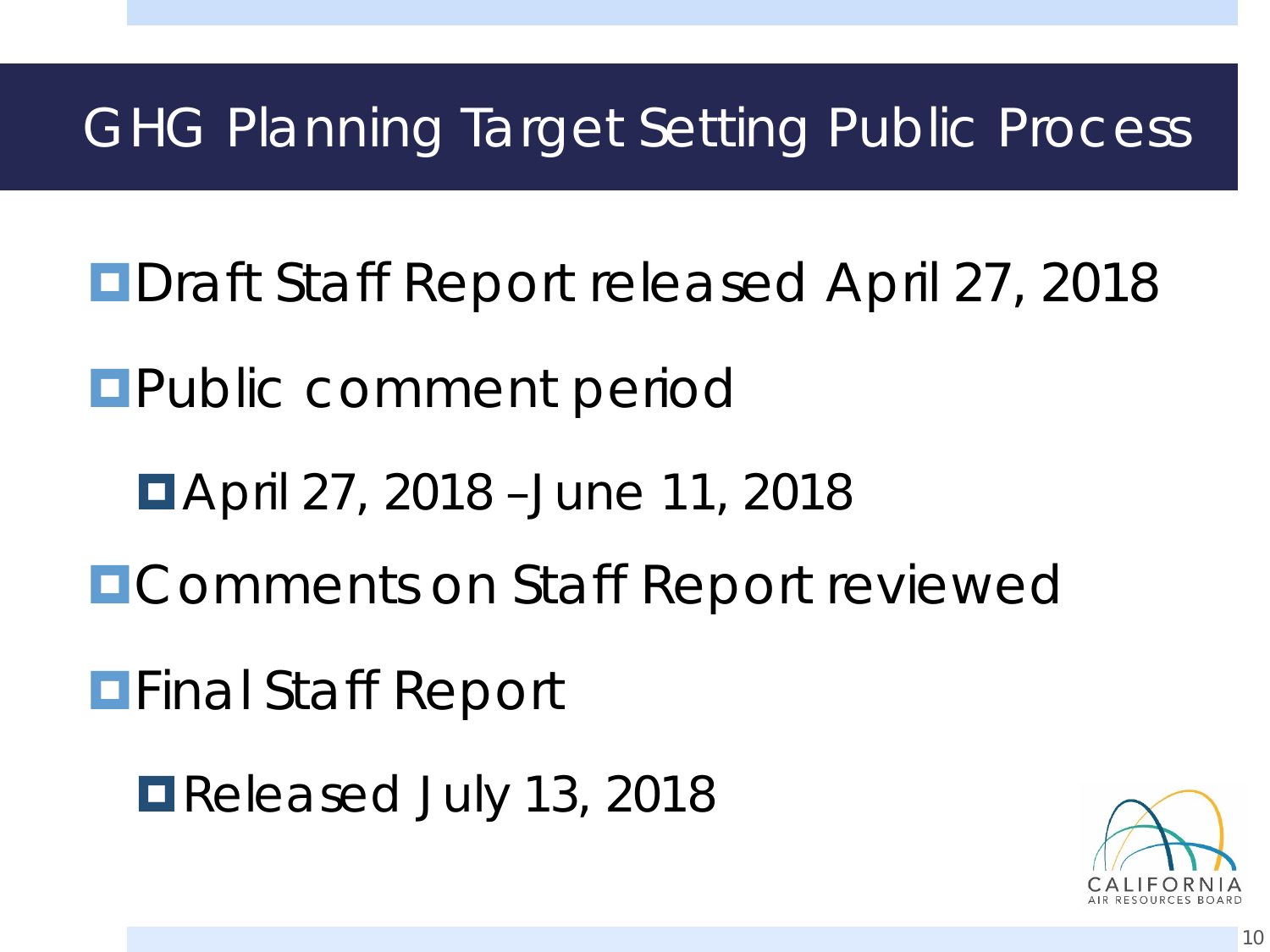### Environmental Analysis

- **<u></u>**Draft Environmental Analysis (EA) completed
	- **<u>EPotentially significant impacts found for</u>** some resource areas
- **E** Released for public comment
	- April 27, 2018 June 11, 2018
- **DCARB** prepared the Final EA
	- **Released in July 2018**

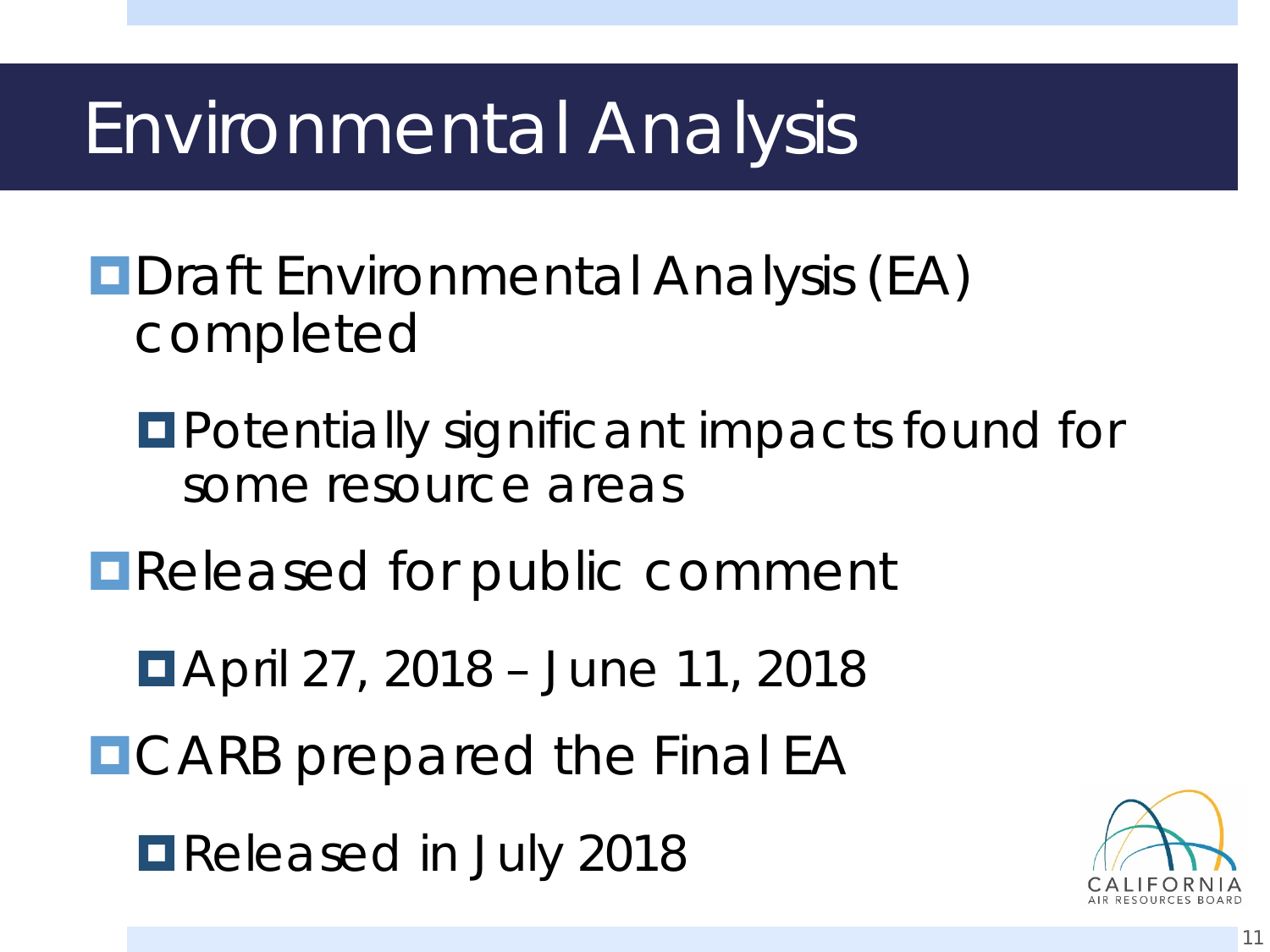### CARB Board Resolution

#### **Board Resolution 17-46**

 that the Final Plan should inform the preliminary 2030 GHG planning the California Public Utilities Energy Commission, will be evaluated and revised, as appropriate, as part of the Board's each load-serving entity for use in to SB 350." "…the Board hereby determines target range for the electricity sector, which in coordination with Commission and the California process to establish GHG planning targets for the electricity sector and *Source: 2017 Scoping Plan, Table 3.*  Integrated Resource Plans pursuant

|                                       | 1990           | 2030 Scoping<br>Plan Ranges <sup>66</sup> |
|---------------------------------------|----------------|-------------------------------------------|
| <b>Agriculture</b>                    | 26             | $24 - 25$                                 |
| <b>Residential and Commercial</b>     | $\Delta\Delta$ | $38 - 40$                                 |
| <b>Electric Power</b>                 | 108            | $30 - 53^{67}$                            |
| <b>High GWP</b>                       | 3              | $8 - 11^{68}$                             |
| Industrial                            | 98             | 83-9069                                   |
| <b>Recycling and Waste</b>            | $\overline{7}$ | $8 - 970$                                 |
| <b>Transportation (Including TCU)</b> | 152            | $103 - 111$                               |
| Natural Working Lands Net Sink*       | $-7***$        | <b>TBD</b>                                |
| <b>Sub Total</b>                      | 431            | 294-339                                   |
| <b>Cap-and-Trade Program</b>          | n/a            | $34 - 79$                                 |
| <b>Total</b>                          | 431            | 260                                       |

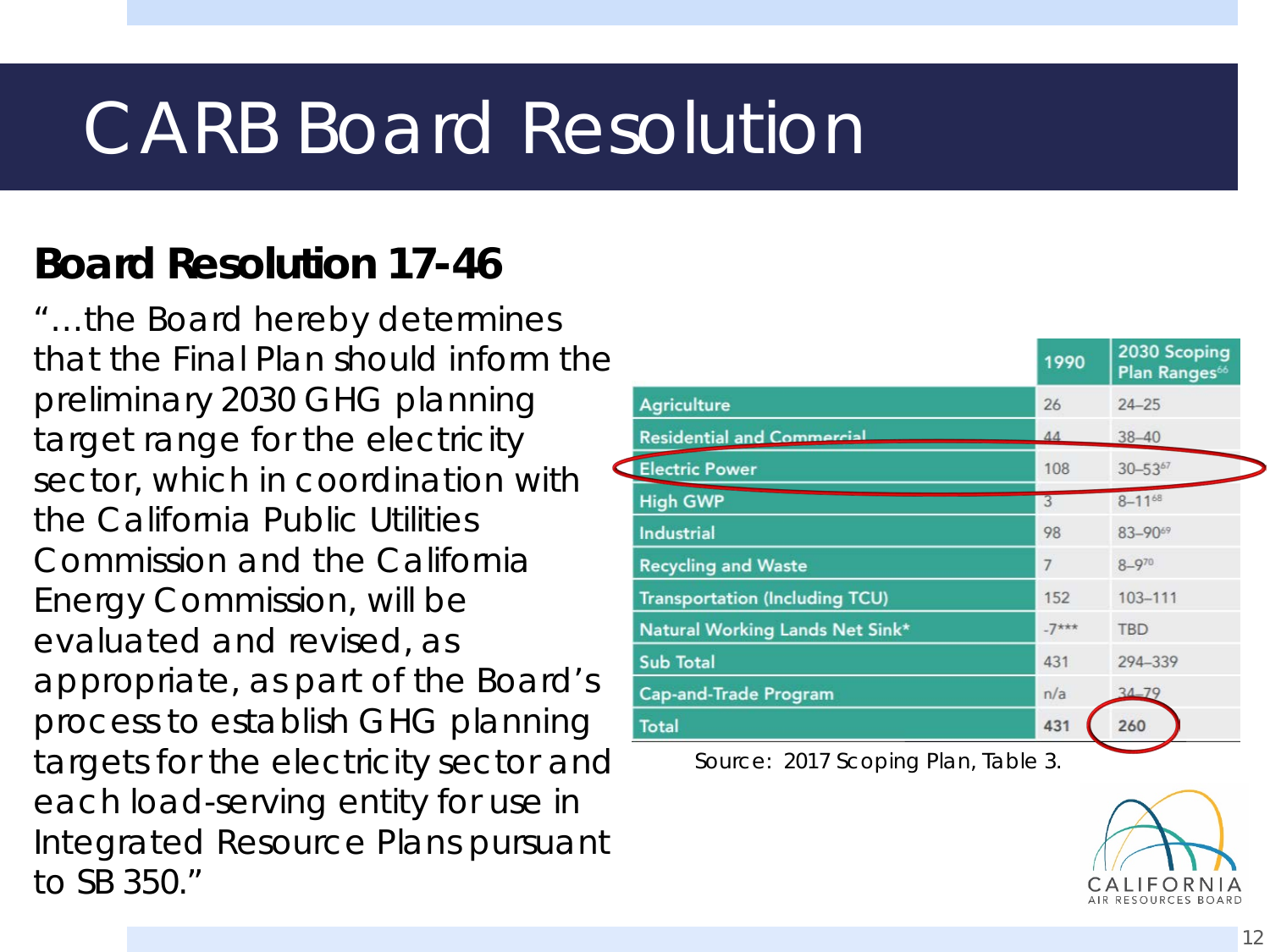### CARB's Proposed Approach

**Electricity sector GHG planning target** range for use in IRPs

 $\blacksquare$  30-53 MMTCO<sub>2</sub>e in 2030

**EApportion electricity sector target to** each POU and LSE

 POU and Investor share based on estimated 2030 GHG and-Trade Allocation Owned Utility (IOU) emissions from Cap-Methodology



 IOU share further CCAs, ESPs, and on load share divided among host-IOUs based

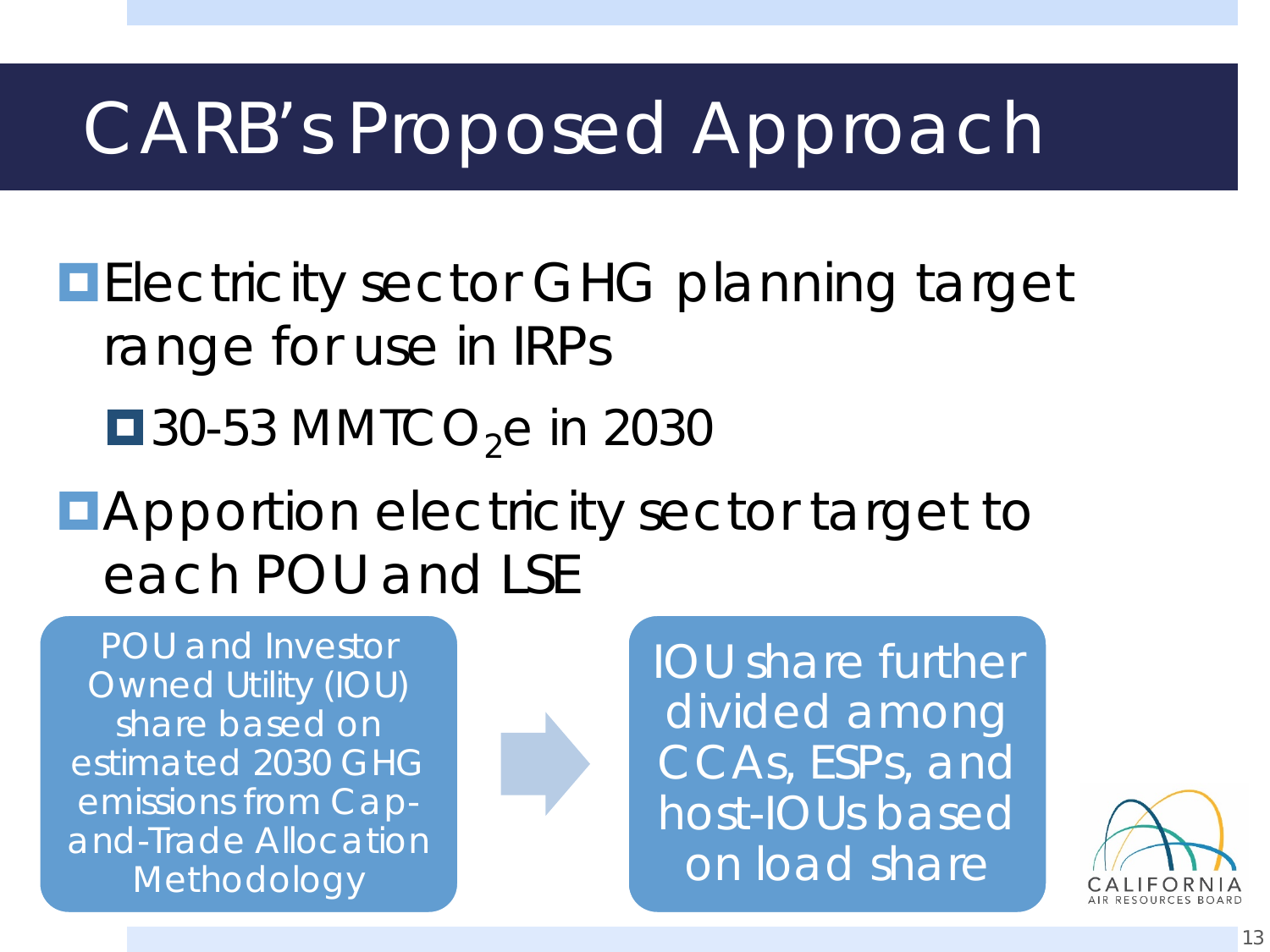### Apportionment to IOUs and POUs

**Percentage of 2030 GHG Emissions by EDU** 



2030 EDU GHG Emissions  $EDU$  % =  $\sqrt{\sum 2030\,EDU}$  Emissions for all EDUs

**EDU Planning Target Range** 

 $= EDU \% * 30$  to  $EDU \% * 53$  MMTCO<sub>2</sub>e

 Brown: 16 POUs report to CEC (21.4%) Grey: 28 POUs and 4 cooperatives below Blue: 6 IOUs – CPUC jurisdiction (76.9%) 700 GWh threshold (1.7%)

EDUs include IOUs, POUs, and cooperatives

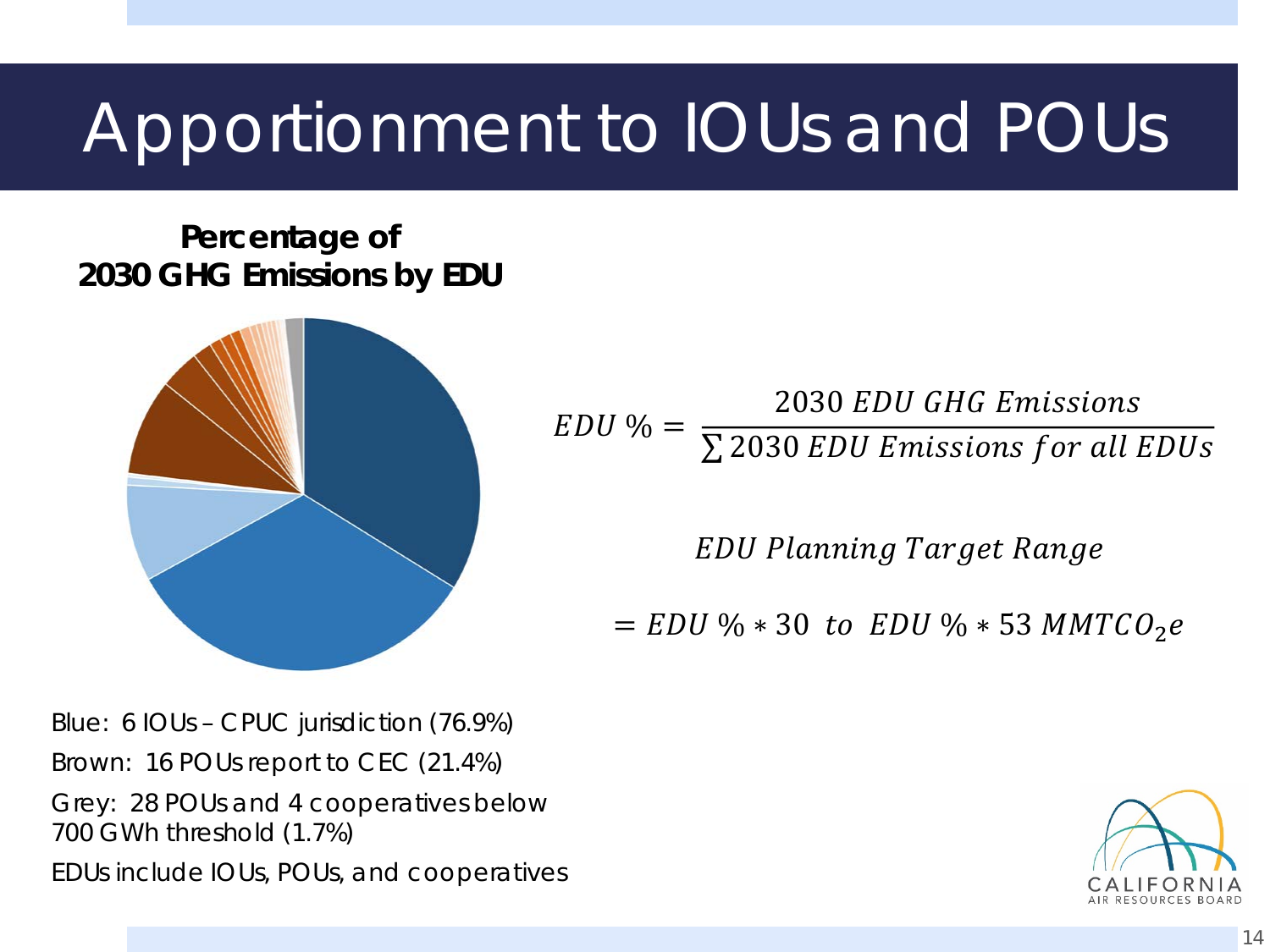### Alternatives Evaluated

- $\blacksquare$  30-42 MMTCO<sub>2</sub>e: Increased action beyond existing statutes or requirements
	- $\Box$  May not be achievable for all POUs and LSEs due to cost-effectiveness and other unique regional factors
- $\blacksquare$  42-53 MMTCO<sub>2</sub>e: Some increased action beyond existing statutes or requirements
	- **D** Not sufficiently broad to signal and enable deeper reductions possible for some LSEs and POUs
- $\blacksquare$  65 MMTCO<sub>2</sub>e: 40% below 1990 levels of electricity sector GHG emissions
	- emissions in 2030 under business-as-usual conditions  $\blacksquare$  This is higher than the estimated electricity sector GHG

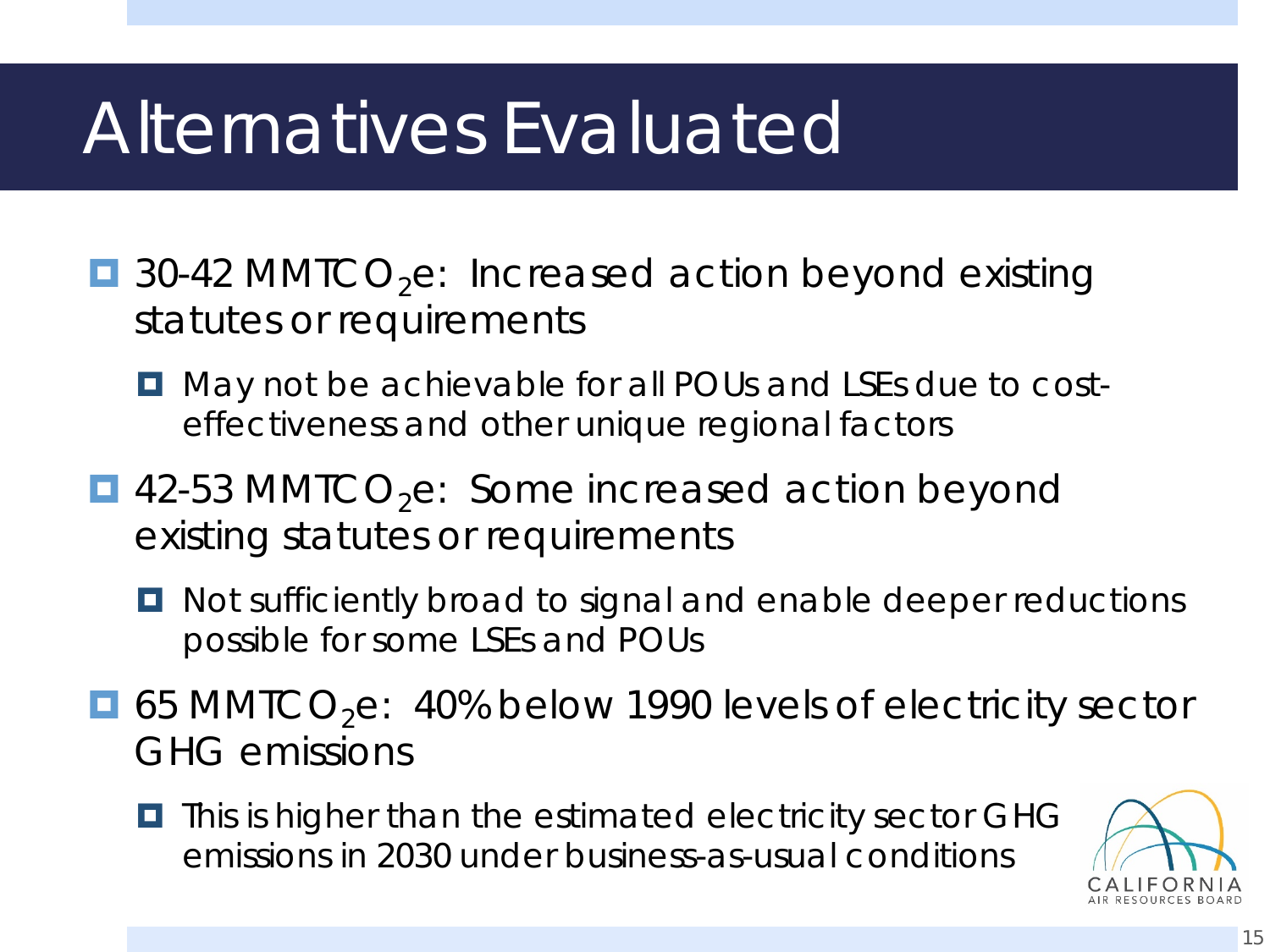# Scoping Plan and IRP Updates



Periods associated with IRP filing cycles or the Scoping Plan development process

- May 1 LSE filing deadline with CPUC or January 1 POU adoption deadline as part of the CEC process<sup>7</sup>
- CARB Scoping Plan adoption
- Board approval required for updates to electricity sector GHG planning targets and associated updated POU and LSE GHG planning targets in coordination with Scoping Plan Updates
- Delegation of authority to EO for LSE planning target updates to accommodate new CCAs/ESPs when there would not result in any changes to electricity sector target



\* The CPUC filing deadline for 2018 was extended to August 1